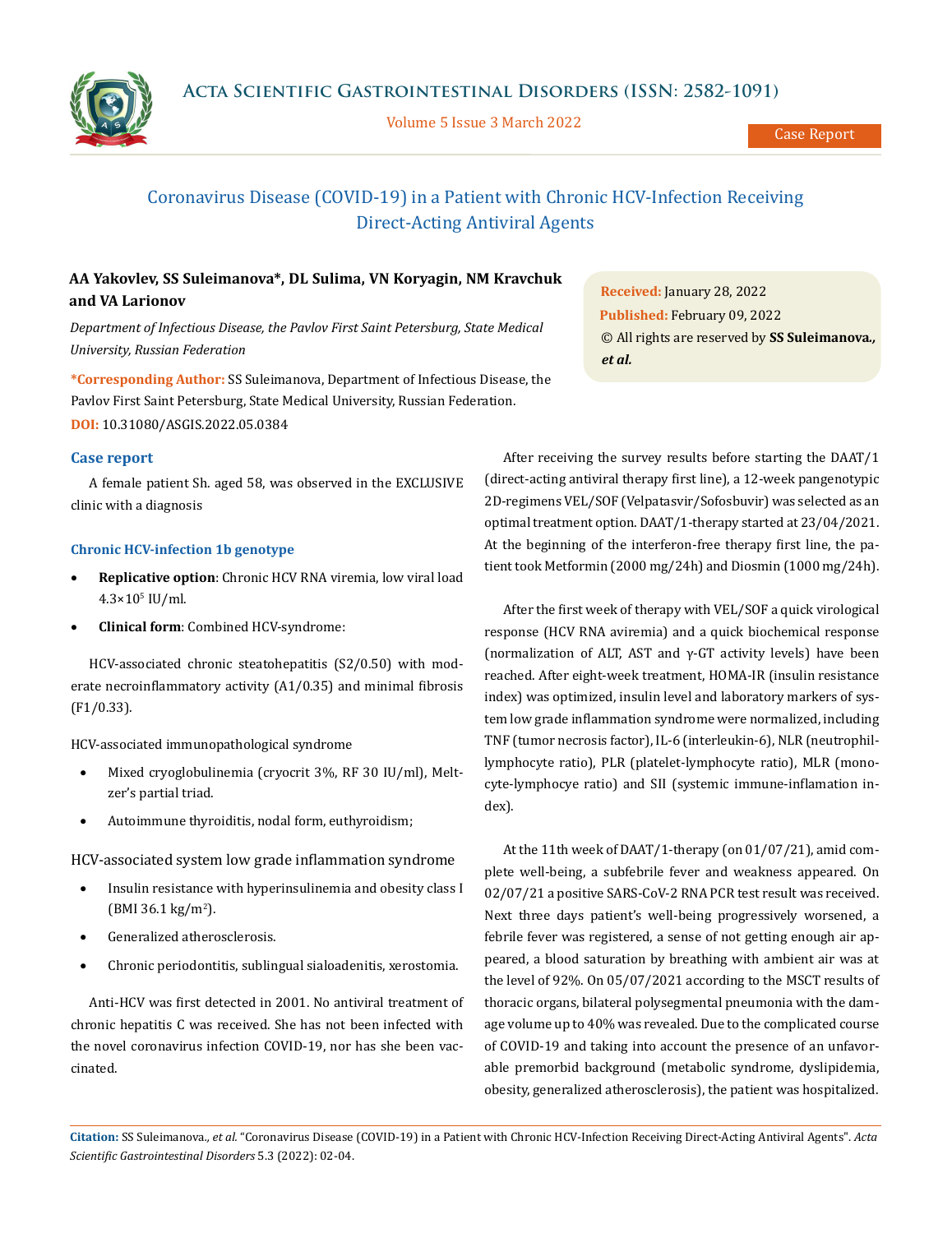With admission to hospital (05/07/2021), an increased level of acute-phase proteins was revealed: CRP 26.67 mg/l, LDH 267 U/L, fibrinogen 5.56 g/l. At the same time, the level of ferritin remained within the normal range, there was no lymphopenia (WBC  $7.79\times10^{9}/$ ], there was no hypercoagulation (D-dimer 249 ng/ml), levels of activity of hepatic enzymes ALT/AST/γ-GT within the normal range. The patient was assigned to low-flow  $O_{2}$ -therapy, infusion therapy, Dexamethasone, Enoxaparin sodium, Ambroxol. Assigning to the Omeprazole and Esomeprazole was declined due to the potential risk of developing adverse drug interactions between proton pump inhibitors and enzymes inhibitors NS5A (Velpatasvir) and NS5B (Sofosbuvir).

During the entire period of hospital treatment of COVID-19 (from 05/07/2021 to 14/07/2021, a total of 10 days), patient received VEL/SOF inhibitors in a fixed daily dose 90mg/400mg. A publicly available resource https://www.hep-druginteractions.org was used to control drug-drug interactions.

After discharging from the hospital, the patient continued to take Methylprednisolone for 10 days. At the same time, preventive anticoagulant therapy in the postcovid period was not conducted, because of the high risk of developing adverse interactions between inhibitors NS5A (Velpatasvir) and NS5B (Sofosbuvir) and a direct oral inhibitor of the Xa factor (Rivaroxaban).

The SVR (sustained viral response) was evaluated 12 weeks after the end of the 12-week DAAT/1 course. According to results of the checkup, the plasma SVR12 (HCV RNA aviremia), the full biochemical response, the normalization of the values of surrogate markers of subclinical systemic inflammation (NLR, MLR, PLR, SII) and, unfortunately, only a partial immunological response (mixed cryoglobulinemia/polyclonal immunoglobulins with RF activity, cryocrit 2%) were established. Laboratory signs of HCV-induced immuno-mediated pathological reactions in the form of mixed crioglobulinemia reached against the background of the achieved state of SVR12, which required conducting PCR-test of peripheral blood immune cells PBMCs/WBCtf (Peripheral Blood Mononuclear Cells/ White Blood Cells total fraction) to find HCV RNA in these cells, but this research was not made due to external factors.

The authors represent this clinical case in order to demonstrate the patient, who started taking the primary non-interferon therapy and got sick with COVID-19 during its conduction. Despite the intermediate severity of the novel сoronavirus infection in combination with a burdened premorbid background, during the entire period of hospital treatment, the normal laboratory indicators of values of the hepatocyte membrane permeability (ALT/AST/γ-GT) and the detoxification function of the liver (total bilirubin) remained. It is worth noting that the drug-drug interactions between Dexamethasone and Enoxaparin sodium, which make the basis of pathogenetic therapy to patients with COVID-19, and Velpatasvir and Sofosbuvir inhibitors do not cause problems and their combination is possible.

According to temporary recommendations of the novel coronavirus infection COVID-19 treatment, our patient could be offered antiviral therapy with Favipiravir or Remdesivir, which are also pharmacokinetically compatible with Velpatasvir and Sofosbuvir inhibitors but can induce a direct hepatotoxic effect mixed type. In this regard, using of specific antiviral therapy COVID-19 *ex juvantibus* in such case should be carried out, taking into account the assessment of potential risk and benefits in each particular case.

As the result, the authors did not observe the unfavorable influence of the clinical course of the coronavirus infection COVID-19 on the effectiveness of the direct-acting antivirals Velpatasvir/ Sofosbuvir in terms of achieving the target treatment result in the eradication of the HCV virus [1-6].

#### **Bibliography**

- 1. Chau TN., *et al.* ["SARS-associated viral hepatitis caused by a](https://pubmed.ncbi.nlm.nih.gov/14767982/)  [novel coronavirus: report of three cases".](https://pubmed.ncbi.nlm.nih.gov/14767982/) *Hepatologу* 39.2 [\(2004\): 302-310.](https://pubmed.ncbi.nlm.nih.gov/14767982/)
- 2. Chai X., *et al.* ["Specific ACE2 expression in cholangiocytes may](https://europepmc.org/article/ppr/ppr111788)  [cause liver damage after 2019-nCoV infection".](https://europepmc.org/article/ppr/ppr111788) *bioRxiv* (2020).
- 3. Qingxian Cai, *et al.* ["COVID-19: Abnormal liver function tests".](https://pubmed.ncbi.nlm.nih.gov/32298767/)  *[Journal of Hepatology](https://pubmed.ncbi.nlm.nih.gov/32298767/)* 73.3 (2020): 566-574.
- 4. Boettler T., *et al.* ["Impact of COVID-19 on the care of patients](https://pubmed.ncbi.nlm.nih.gov/32835190/)  [with liver disease: EASL-ESCMID position paper after 6](https://pubmed.ncbi.nlm.nih.gov/32835190/)  [months of the pandemic".](https://pubmed.ncbi.nlm.nih.gov/32835190/) *JHEP Reports* 2.5 (2020).
- 5. Cai Q., *et al.* ["Obesity and COVID-19 severity in a designated](https://pubmed.ncbi.nlm.nih.gov/32409502/)  [hospital in Shenzhen, China".](https://pubmed.ncbi.nlm.nih.gov/32409502/) *Diabetes Care* 43.7 (2020): 1392- [1398.](https://pubmed.ncbi.nlm.nih.gov/32409502/)

**Citation:** SS Suleimanova*., et al.* "Coronavirus Disease (COVID-19) in a Patient with Chronic HCV-Infection Receiving Direct-Acting Antiviral Agents". *Acta Scientific Gastrointestinal Disorders* 5.3 (2022): 02-04.

03